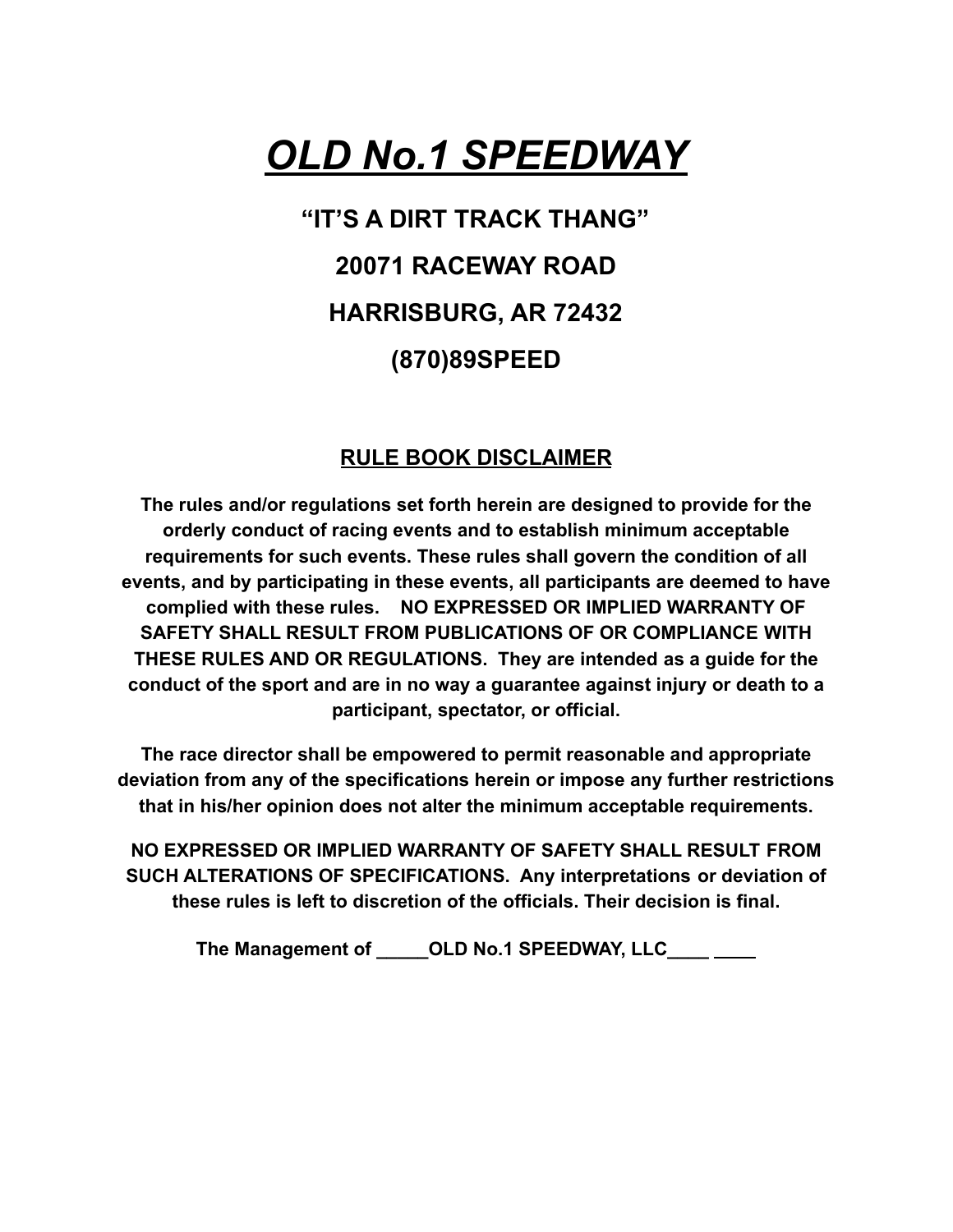#### **GENERAL RULES**

### **RACECEIVERS AND TRANSPONDERS ARE MANDATORY FOR ALL CLASSES!**

**(THE MEANING OF MANDATORY IS YOU HAVE TO DO IT!)**

**IF YOU DO NOT HAVE BOTH YOU WILL NOT RECEIVE POINTS OR PAYOUT FOR THE NIGHT!**

**TRANSPONDERS ARE TO BE MOUNTED ON THE RIGHT REAR AXLE TUBE IN THE VERTICAL POSITION IN THE POUCH! IF YOU HAVE IT MOUNTED ANYWHERE ELSE, YOU WILL BE DISQUALIFIED!**

**NO EXCEPTIONS AND NO COURTESY NIGHTS!**

**RAIN OUT POLICY – ABSOLUTELY NO REFUNDS! BRING TICKETS OR ARMBANDS BACK FOR NEXT SCHEDULED EVENT!**

**PIT GATES OPEN AT 4:00pm / HOT LAPS 6:30 / RACING 7:30pm**

**ALL CLASSES WILL DRAW FOR HEAT ONLY**

**DRAW DEADLINE 6:00pm**

**DRIVERS MUST STAY IN CARS WHILE ON TRACK UNLESS TOLD OTHERWISE. IF DRIVER GETS OUT OF CAR ON TRACK WITHOUT OFFICIALS INSTRUCTIONS HE WILL BE DISQUALFIED!!!**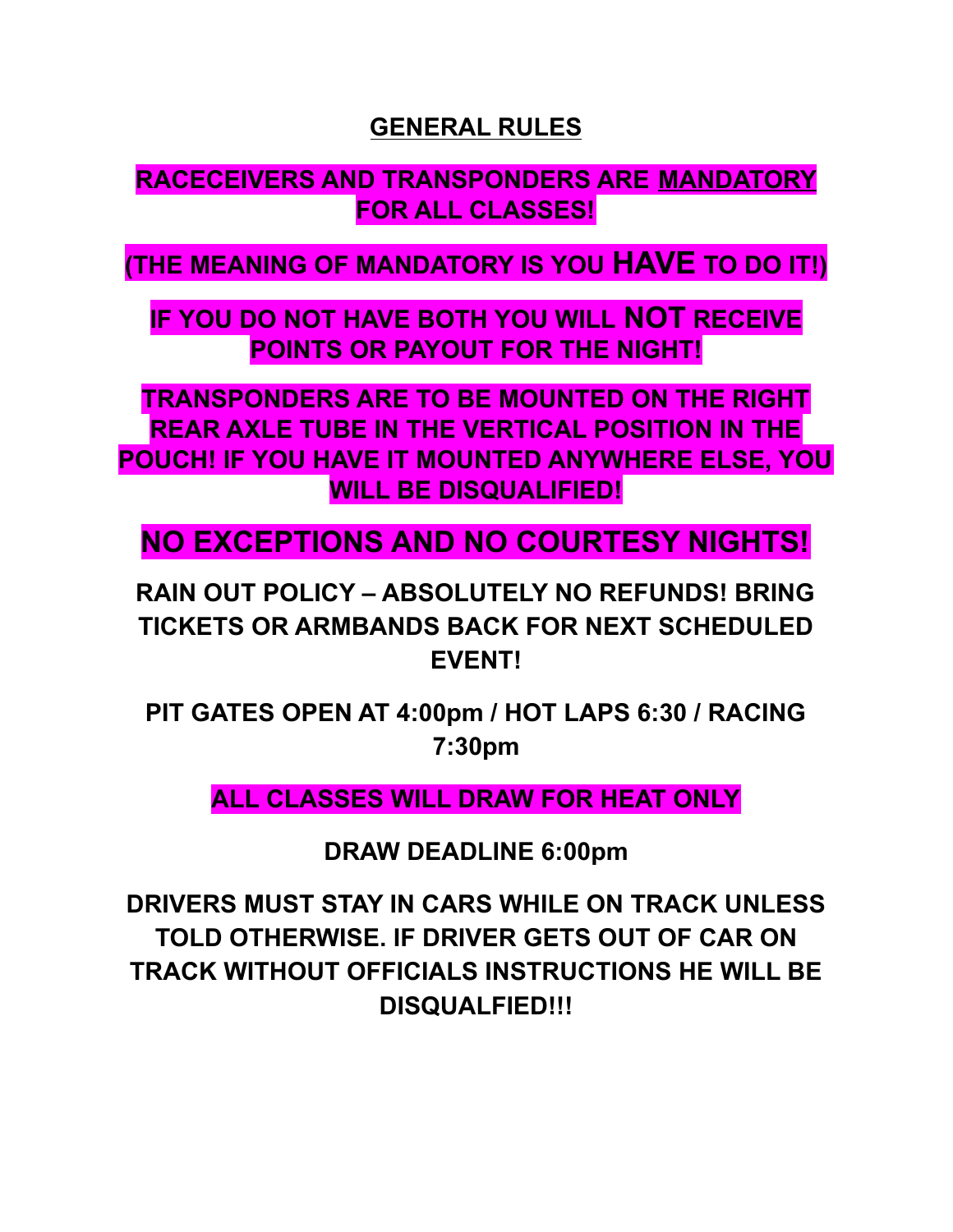**1. NO ONE IS ALLOWED ON TRACK WHILE CARS ARE ON THE TRACK.**

**2. FLAGMAN HAS COMPLETE AUTHORITY DURING THE RACE.**

**3. ALL CLASES: IF YOU WIN TWO FEATURES IN A ROW YOU CAN NOT START ANY HIGHER THAN 5 th PLACE THE NEXT EVENT. WIN MORE THAN TWO IN A ROW AND YOU MUST START TAIL BACK. (NO PILL DRAW)**

**4. Heat races and features, after extended attempts to complete – ANY – race, Flagman has the discretion to go – Green/White/Checkered.**

**5. ALL Cars must pack the track. If you do not pack the track you will run tailback of last heat of your class & you will not receive points for that night.**

**6. Line-ups will be made after the draw has closed. If you have not drawn, you will run tailback.**

**7. Race line-ups will be posted on MYRACEPASS, and on the big flat screen tv at the container. Drivers Meetings will be in same location at the container. Any driver not attending forfeits any discussion rights for the night. You will not be given any courtesy for any reason. If you try to dispute any decision made by the officials you will be DISQUALIFIED! All races will be aligned in the pit area. Drivers will be called to lineup in the designated area. All cars are to**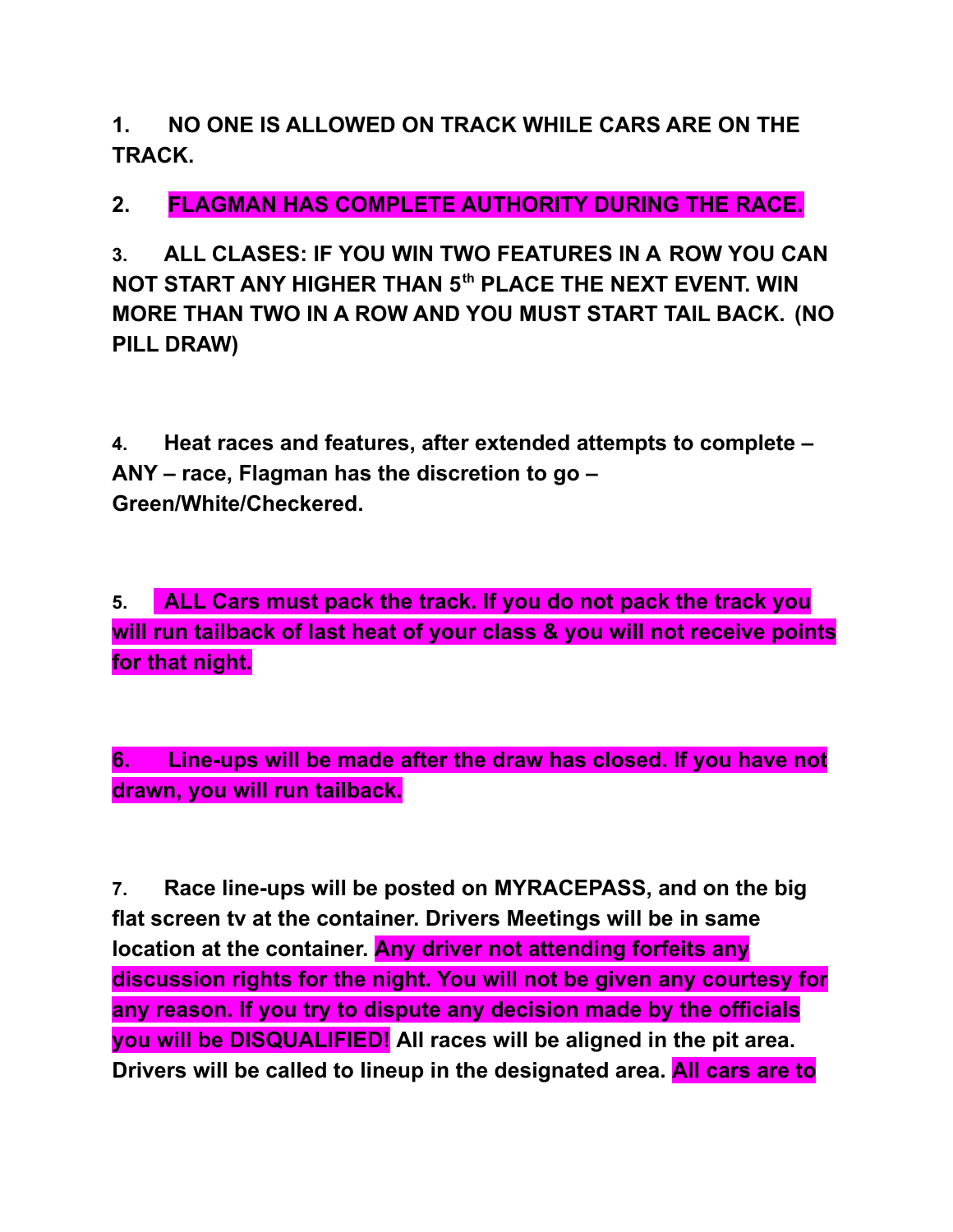**be in the correct line up and ready to start the race before entering track or you will start tailback. No hot laps between races.**

**8. Races will start coming out of turn 4 between cones, official upon the flagman signaling with green flag. STAY IN YOUR LINE UP POSITION (ABSOLUTELY NO PASSING UNTIL YOU ARE PAST DISIGNATED AREA) IF YOU JUMP TWICE YOU WILL GO TAIL BACK. First restart will be Delaware restart, after that will be single file starts.**

#### **9. WE DO NOT RACE BACK TO YELLOW (CAUTION) FLAG!**

**10. RED FLAG MEANS "STOP" – THERE IS A DANGEROUS SITUATION ON THE TRACK. IF YOU IGNORE THE RED FLAG, YOU WILL BE DISQUALIFIED.**

**11. BLACK FLAG APPLIES TO ALL CLASSES.**

**12. The driver causing the caution must go to tailback! THIS IS TRACK OFFICIALS CALL!**

**13. Cause two cautions, You MUST leave track.**

**14. NO cars will be worked on by pit crew or track officials on the track, car MUST leave track.**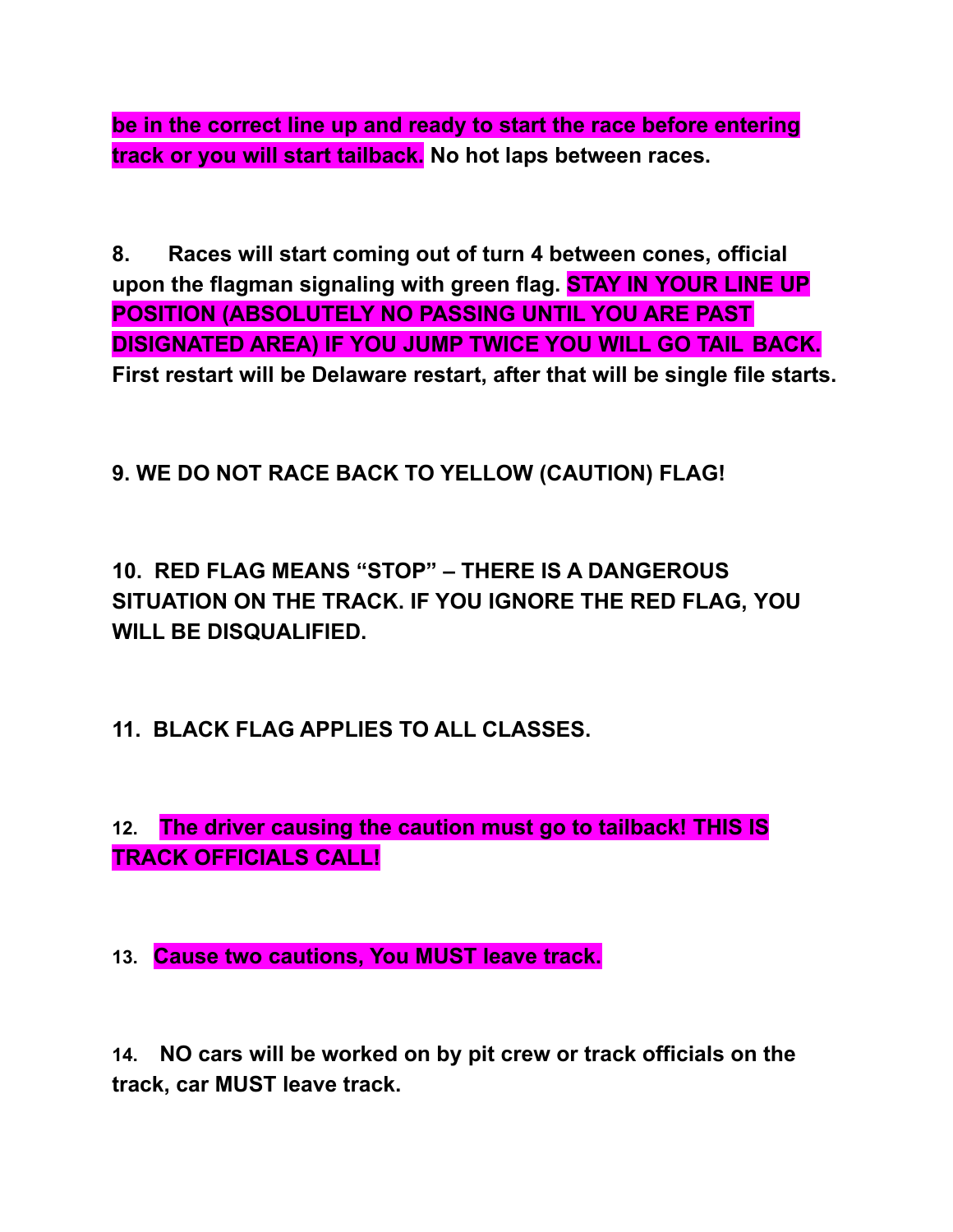**15. Two lap courtesy FOR FLATS ONLY!**

**16. ABSOLUTELY NO EXCESSIVE SPEEDING OR INAPPROPRIATE DISPLAYS IN PIT AREA. (THIS INCLUDES RACE CARS AND ALL ATV'S)**

**17. NO ONE UNDER THE AGE OF 16 YRS OF AGE IS ALLOWED TO OPERATE ANY TYPE OF ATV.**

**18. FIGHTING: If you go to another driver's pit/car to argue/fight you are the aggressor and you will be subject to penalties.**

**19. HOT PIT AREA FOR FLATS ONLY – (A CONE WILL BE PLACED IN DESIGNATED AREA)**

**20. ONLY Driver and TECH Official allowed in Tech area during Tech. Anyone asked to leave and doesn't will get their driver DQ'D.**

**21. DRIVER IS RESPONSIBLE FOR FAMILY AND CREW MEMBERS! "Including emails, phone calls and social media." Any unauthorized person (includes wives, kids, sponsors, girlfriends, boyfriends, pit crew members, ect…) attempting to enter FLAG STAND or ANOUNCERS BOOTH, or PIT AREA WITHOUT SIGNING WAIVER & ARMBAND will get their driver DQ'D! And suspended for two weeks and fined.**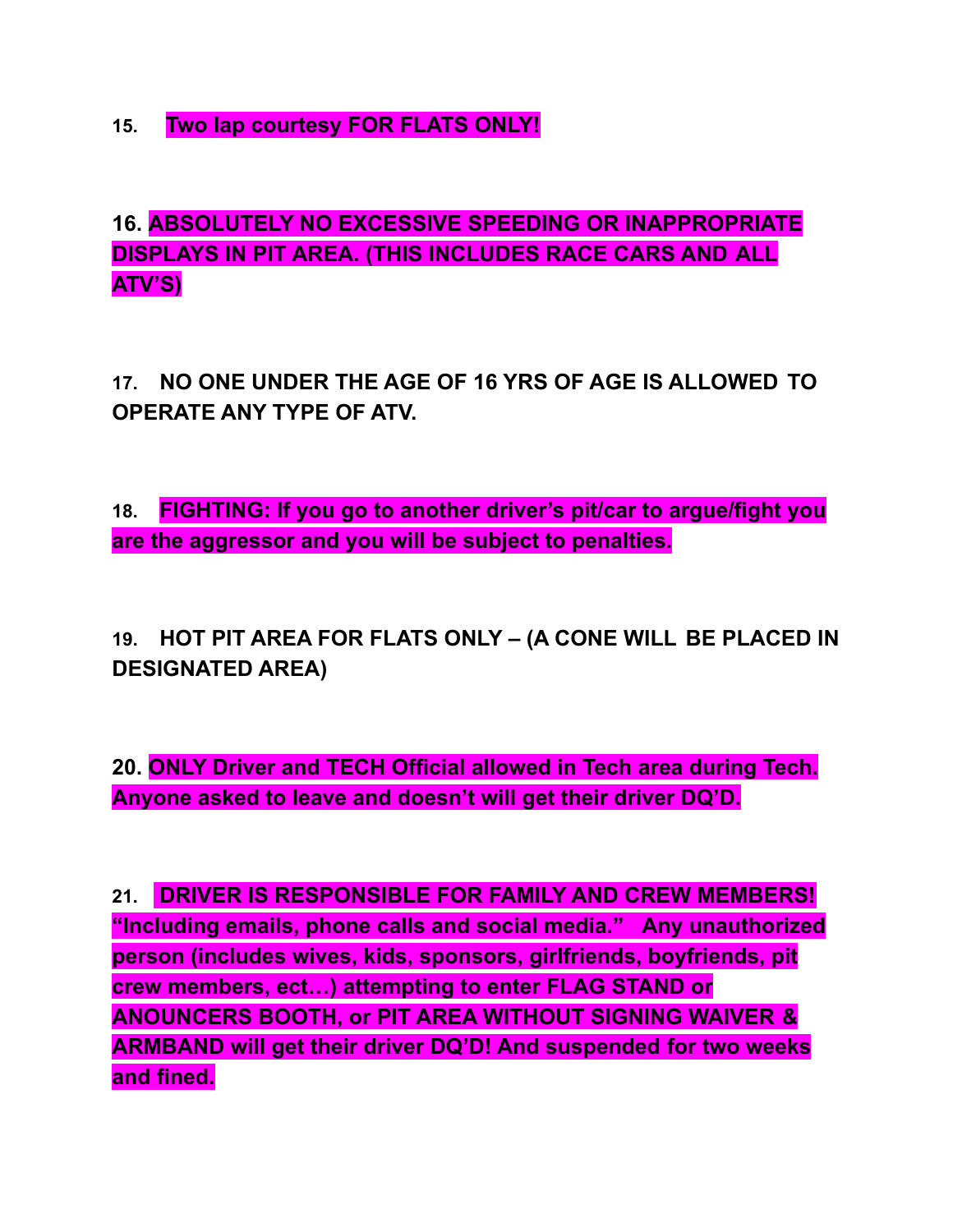**22. BASHING ANY RACETRACK WILL NOT BE TOLERATED UNDER ANY CIRCUMSTANCES! THROUGH SOCIAL MEDIA OR IN ANY FORM! OWNER HAS THE RIGHT TO GIVE A WARNING AND/OR BANNED ANYONE INVOLVED INDEFINITELY OR UNTIL OWNER DECIDES OTHERWISE! ABSOLUTELY NO EXCEPTIONS OF ANY KIND OTHER THAN STATED ABOVE!!!!!!!**

**23. Drivers Registration and w9 must be completed by all drivers and/or owners before you draw.**

**24. ALL PERSONS WHO ENTER THE PIT AREA MUST SIGN THE "RELEASE AND WAIVER OF LIABILITY AND INDEMNITY" AGREEMENT. It is your responsibility to read the form. Any personal property taken into pit area is at the owners' risk.**

**25. Only the towing vehicle, trailer, racecar and driver are allowed in pit with purchase of a pit pass. Any other vehicle or persons entering pit must purchase additional pit passes. PLEASE BE AWARE OF THE FACT: WE ARE NOT RESPONSIBLE FOR ANY DAMAGE TO ANY VEHICLE OR STOLEN PERSONAL PROPERTY IN PIT AREA.**

**26. ANYONE UNDER THE AGE OF 18 YRS OF AGE MUST HAVE BOTH PARENTS OR LEGAL GUARDIANS SIGN A "MINOR RELEASE FORM" TO ENTER PIT AREA.**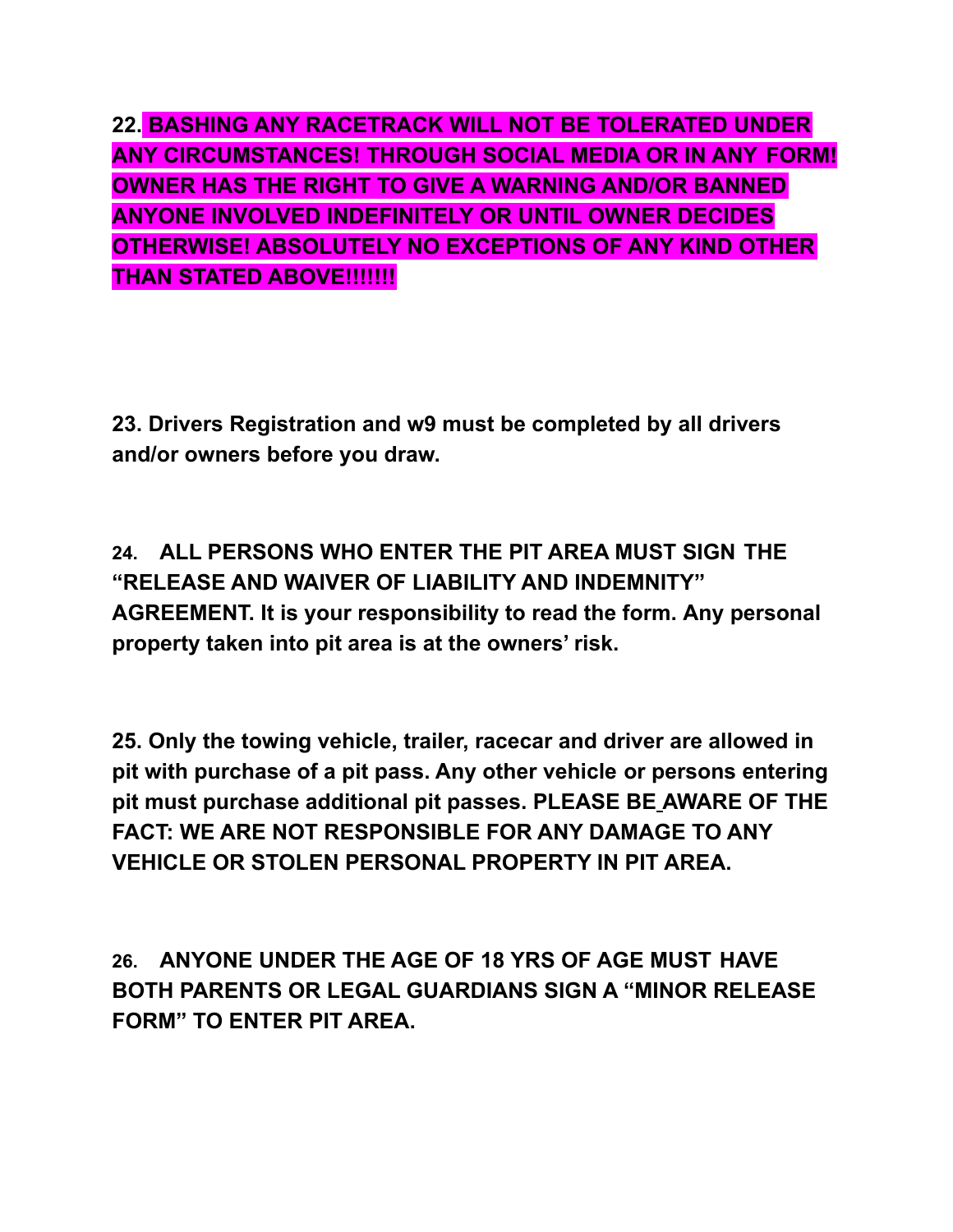**27. Anyone sustaining injury must report the injury to front office by end of the race night. Reporting the injury at later date will void benefits. The track does not pay for ambulance rides. Do not assume track officials or police officers will report injury for you. Injuries sustained from fighting are NOT covered by track insurance, and are subject to prosecution.**

**28. THE MANAGEMENT OF OLD No.1 SPEEDWAY, LLC RESERVES THE RIGHT TO REFUSE ENTRANCE TO ANYONE WHO REFUSES TO ABIDE BY THE RULES AND THE USUAL POLICY OF CONDUCTING AUTO RACES. THIS IS PRIVATE PROPERTY OPEN TO THE PUBLIC. WE DO NOT HAVE TO LET ANYONE WE SEE UNFIT ENTER THE PREMISES.**

**29. HARASSMENT TO ANY TRACK OFFICIAL WILL NOT BE TOLERATED AND DRIVER OF PARTY WILL BE DQ,'D SUSPENDED AND/OR FINED.**

**30. Special events may be governed by different rules. Any amendments will be explained at drivers meeting.**

**31. Management reserves the right to change the race program or rules at any time to improve the racing program. Any point or rule not covered herein shall be decided by management at the necessary time and shall be final.**